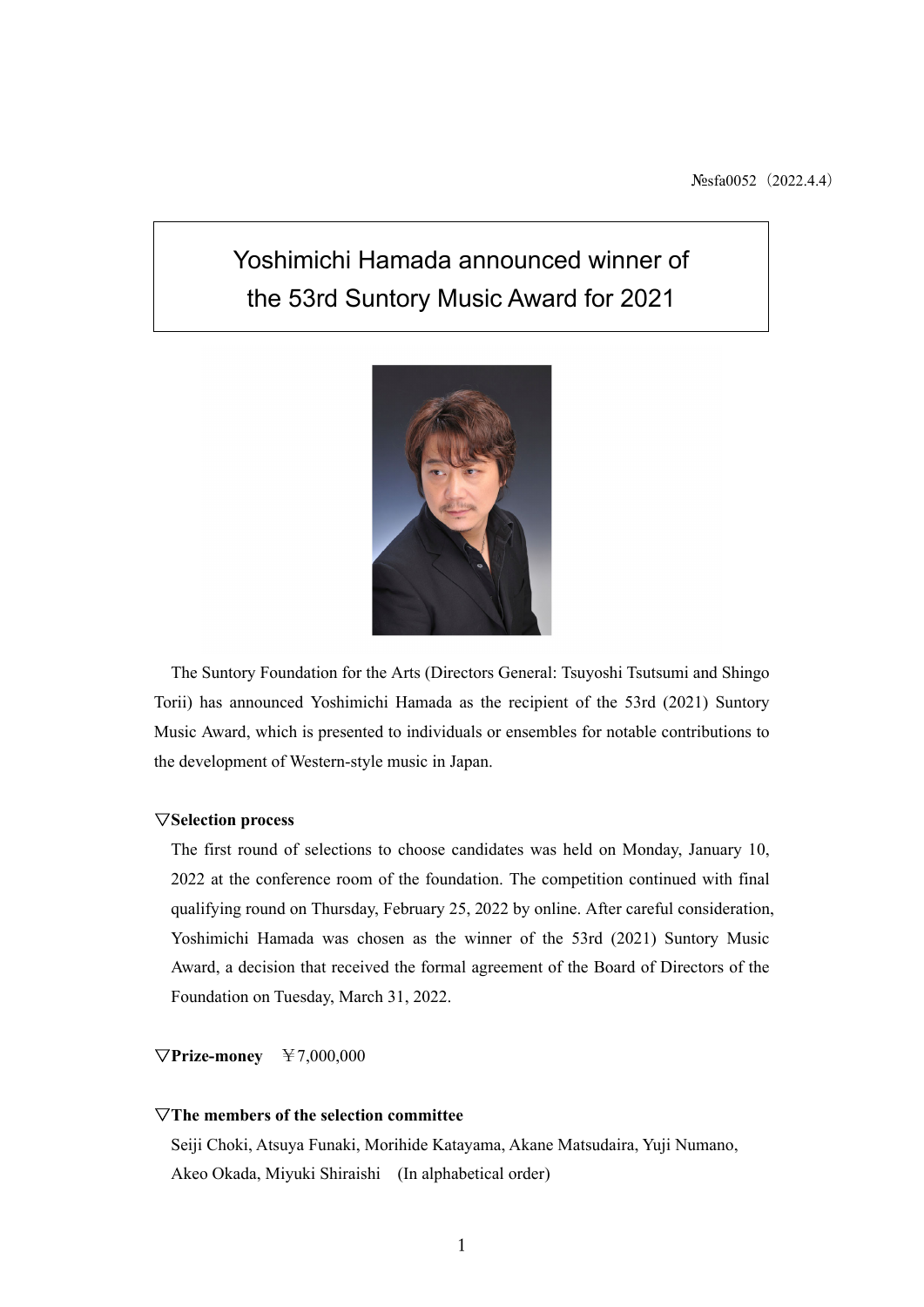#### ▽**Reason for the award**

From the Middle Ages to the early Baroque period, European music continued to shift--between the sacred and the profane, the upper and lower ranks of society, and between countries and regions--while maintaining a constant relationship with the outside world through various moves. The music Yoshimichi Hamada creates is a reflection of those times. By exploring the origins of modern Japanese music in the music brought back by the Tensho Boys' Embassy to Europe in the 16th century, and the roots of South American music transcribed by bishops assigned to Peru, he seeks to capture music's dynamic metamorphosis and flow. This global perspective on European music is backed by a wealth of knowledge, but the flight from there to actual performance is taken with the utmost imagination. While bringing a thorough understanding of every network of influence, Hamada combines them with bold improvisation and seemingly unorthodox elements. This brings the music of the period to life with unexpected vividness.

Hamada, who is also an accomplished performer on the recorder and cornett, pursues that same vividness with a more direct appeal to the senses in his own performance of Jacob van Eyck's Der Fluyten Lust-hof, a joyful yet superb display of technique. In his performances of Baroque opera in recent years, he has incorporated all of the information available from within and even beyond the score to once again place works in the context of the imagined environment original to the period in which they were created, breathing new life into them and giving them fresh excitement. Even from a global perspective, this bold performance style is groundbreaking. In Messiah, which was performed in 2021, Hamada used a minimal, elite ensemble and chorus to create a strikingly innovative sound based on deep insight into the score, presenting a striking performance that was notable both for its mobility and flexibility, and for its level of improvisation and unpredictability. Keeping with the performance customs of the time the piece was composed, Hamada struck at the very heart of the piece while showing a modern sense of freedom, creating an unheard-of Baroque world that breathes uninhibitedly in the world of today. This is why his work can be recognized as an achievement worthy of this award.

(Seiji Choki, Committee Member)